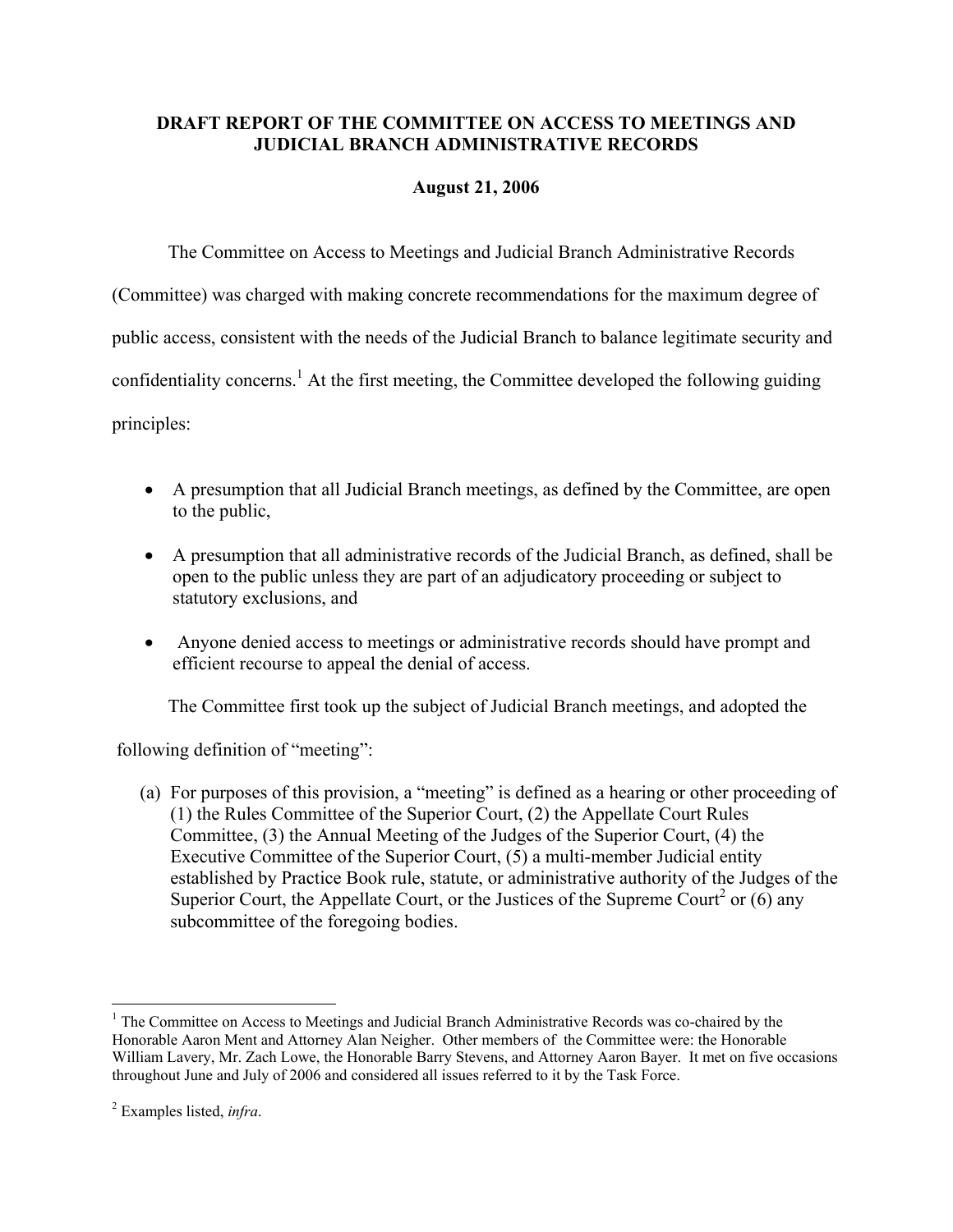Draft Report – August 21, 2006

Committee on Access to Administrative Records and Meetings Page 2 of 5

- (b) A meeting as defined in subsection (a) shall not include: any meeting of a personnel search committee for executive level employment candidates; any chance meeting, or a social meeting neither planned nor intended for the purpose of discussing matters relating to official business; strategy or negotiations with respect to collective bargaining; an administrative or staff meeting of a single-member public agency; and communications limited to notice of meeting of any public agency or the agendas thereof. A quorum of the members of a committee included within the definition of a meeting in subsection (a) who are present at any event other than a meeting of the committee of which they are a member shall not be deemed to be at a meeting of that committee provided that no discussion of official business related to their committee occurs.
- (c) Except as otherwise provided by statute or Practice Book rule, any meeting as defined in subsection (a) shall be open to the public. Notice of the time and place of such a meeting, as well as a copy of the agenda for such a meeting, shall be posted on the Judicial Branch Internet website at least 48 hours in advance of the meeting.

Applying this definition, the Committee then cited examples of committees that would be

open to the public:

• Advisory Committee to Judicial Department Concerning Parenting Education Programs, Annual Meeting of the Judges, Appellate Court Rules Committee, Bar Examining Committee, Board of Examiners for Court Reporters, the Civil Commission, the Criminal Division Task Force, the Code of Evidence Oversight Committee, the E-Filing Judges' Advisory Committee, the Executive Committee, the Law Library Advisory Committee, the Legal Internship Committee, the Legal Specialization Screening Committee, the State Advisory Council to the Office of Victim Services, and the Superior Court Rules Committee.

The Committee further concluded that meetings or committees concerning the education

and training of judges, such as the Judges' Institute, judges' education seminars, the Education

Committee, and the Criminal and Civil Jury Instruction Committees, should not be open to the

public.

While stressing the need for a maximum degree of openness, the Committee also

recognized that there may be occasions when, due to the sensitive nature of the discussion, it

would be appropriate for the meeting to continue in closed session. To this end, the Committee

adopted the following definition of "closed session":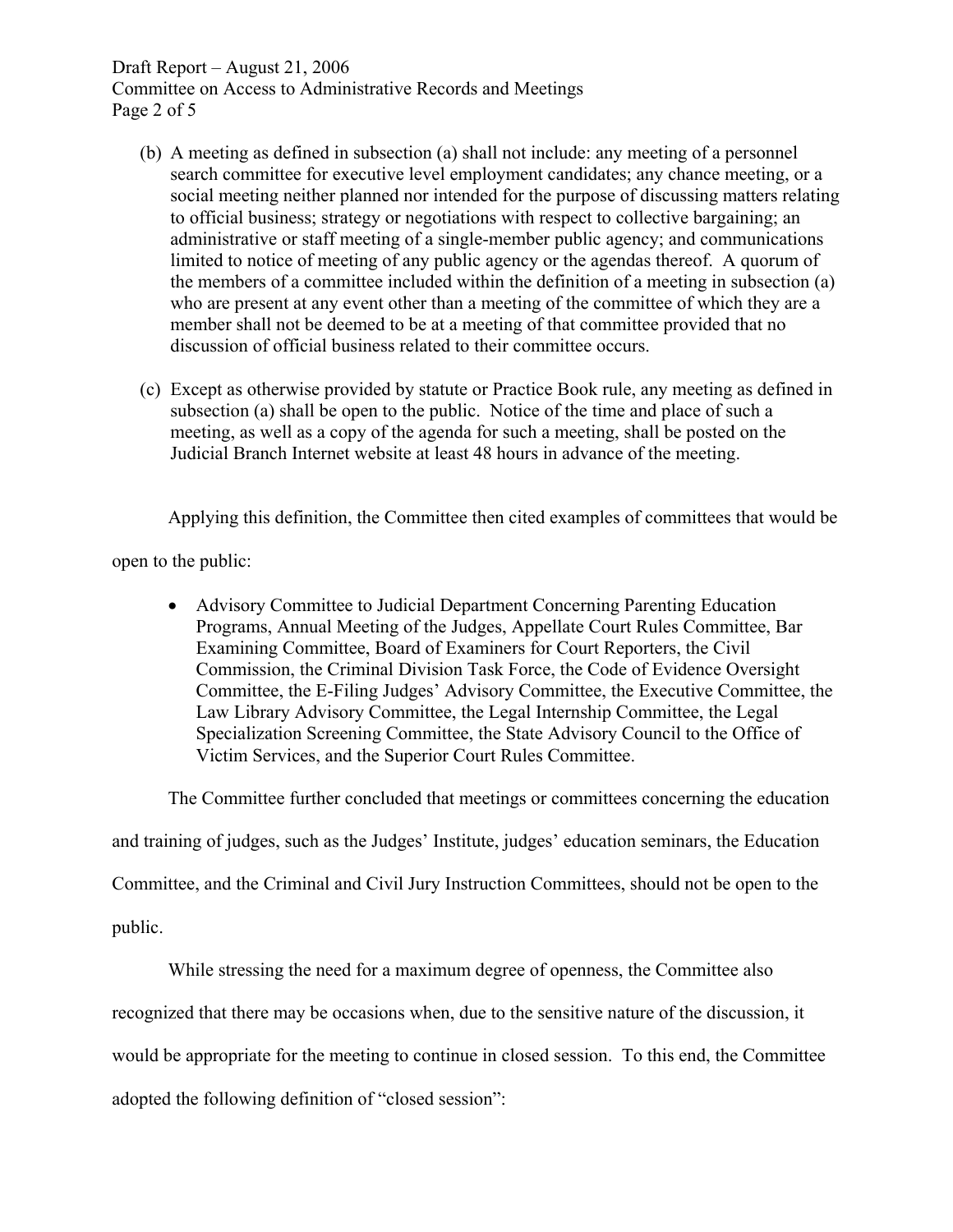## Draft Report – August 21, 2006

Committee on Access to Administrative Records and Meetings Page 3 of 5

- (a) Upon motion and a two-thirds vote of the members present and voting at a meeting, the members may go into closed session (1) for any purpose permitted by the Freedom of Information Act, or (2) if a public session would have a deleterious impact on debate or the receipt of information and thereby substantially impede the ability of the committee or entity to perform its duties. Any motion to go into closed session shall specify the permissible purpose, in accordance with the Freedom of Information Act, for the closed session, or the reason a public session would have a deleterious impact on debate or the receipt of information. The closed session should continue only so long as needed to serve those purposes.
- (b) No vote shall be taken at a closed session except as permitted pursuant to the Freedom of Information Act.
- (c) Examples of a public session that may have a deleterious impact on debate or receipt of information, and for which a closed session would be permissible under subsection (a), include, but are not limited to, situations where: (1) the information sought to be disclosed would invade "personal privacy" as that term has been construed in C.G.S. § 1- 210(b), (2) disclosure or discussion of information would be likely to give a party to pending or impending litigation a procedural or tactical advantage, or (3) the members determine that their need for information is obtainable only on a promise of confidentiality and outweighs the public's interest in attending the portion of the meeting at which the confidential information will be received or debated.

Recognizing that many committee meetings take place in Judicial Branch courthouses,

the Committee also felt it was appropriate to seek a rule change specifically permitting electronic

or photographic access to meetings. The Committee recommends:

• Practice Book § 1-10 be amended to permit broadcasting, televising, recording, or photographing of Judicial Branch meetings that are open to the public and scheduled in court facilities. Members of the media attending a meeting with equipment for the purposes enumerated above may only use such equipment in connection with the meeting. A marshal shall ensure that the equipment is being utilized in accordance with this rule.

A committee shall notify the administrative judge of the judicial district in which the court facility is located anytime a meeting is scheduled.

• Practice Book § 70-9 be amended to permit broadcasting, televising, recording, or photographing of Judicial Branch meetings that are open to the public and scheduled in court facilities. Members of the media attending a meeting with equipment for the purposes enumerated above may only use such equipment in connection with the meeting. A Supreme Court Police Officer or marshal shall ensure that the equipment is being utilized in accordance with this rule.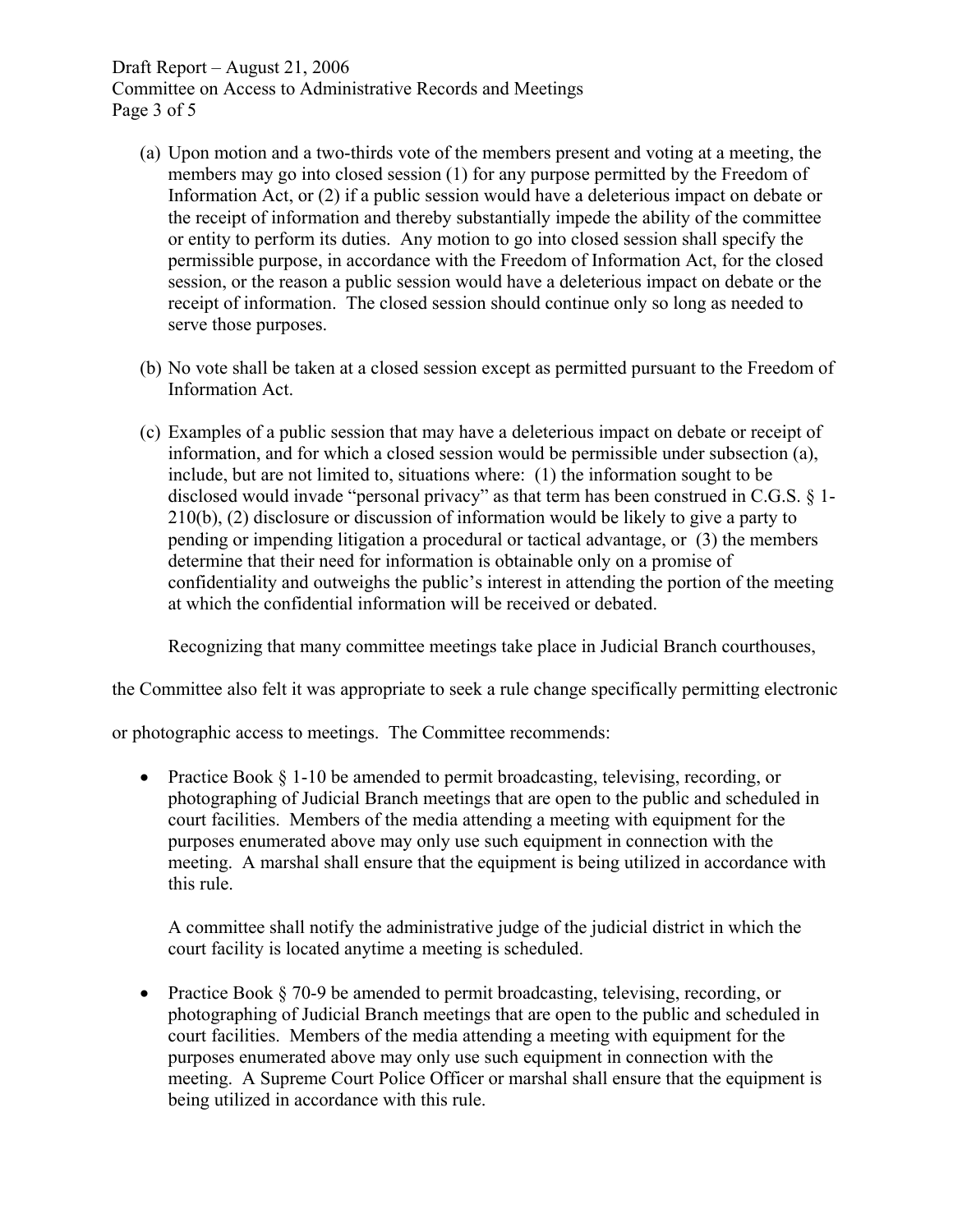Draft Report – August 21, 2006 Committee on Access to Administrative Records and Meetings Page 4 of 5

In regard to administrative records held by the Judicial Branch, the Committee agreed that all such records are open to the public, unless there is a specific statutory provision providing otherwise or an exemption noted below. The Committee then adopted the following definition:

- "Administrative Record" includes the following information maintained by the Judicial Branch (which, for purposes of this definition shall include any of its departments, offices, committees or panels) pertaining to the administration of the Judicial Branch with respect to, *inter alia*, its budget, personnel, facilities and physical operations which is not associated with any particular case and includes:
	- 1) Summaries, indices, minutes and official records of any meeting of the Judicial Branch, and
	- 2) Information maintained or stored by the Judicial Branch, not otherwise exempted, in all paper and electronic platforms and formats.

The Committee specifically reviewed three types of records pertaining exclusively to judges: judges' attendance records, performance evaluation records, and complaints received by

the Judicial Branch regarding a particular judge. On the first two issues, the Committee took the

following action:

- Confirmed that attendance records of judges are open to the public, and
- Recommended that the statute governing access to Judicial Performance Evaluation records – currently available to members of the General Assembly's Judiciary Committee and to members of the Judicial Selection Commission – not be amended.

On the third issue – complaints received by the Judicial Branch regarding a particular

judge – the Committee made the following recommendations:

• All complaints received by the Office of the Chief Court Administrator regarding the conduct of a judge shall be reviewed by the Chief Court Administrator to determine if there is reason to believe that the allegations warrant further